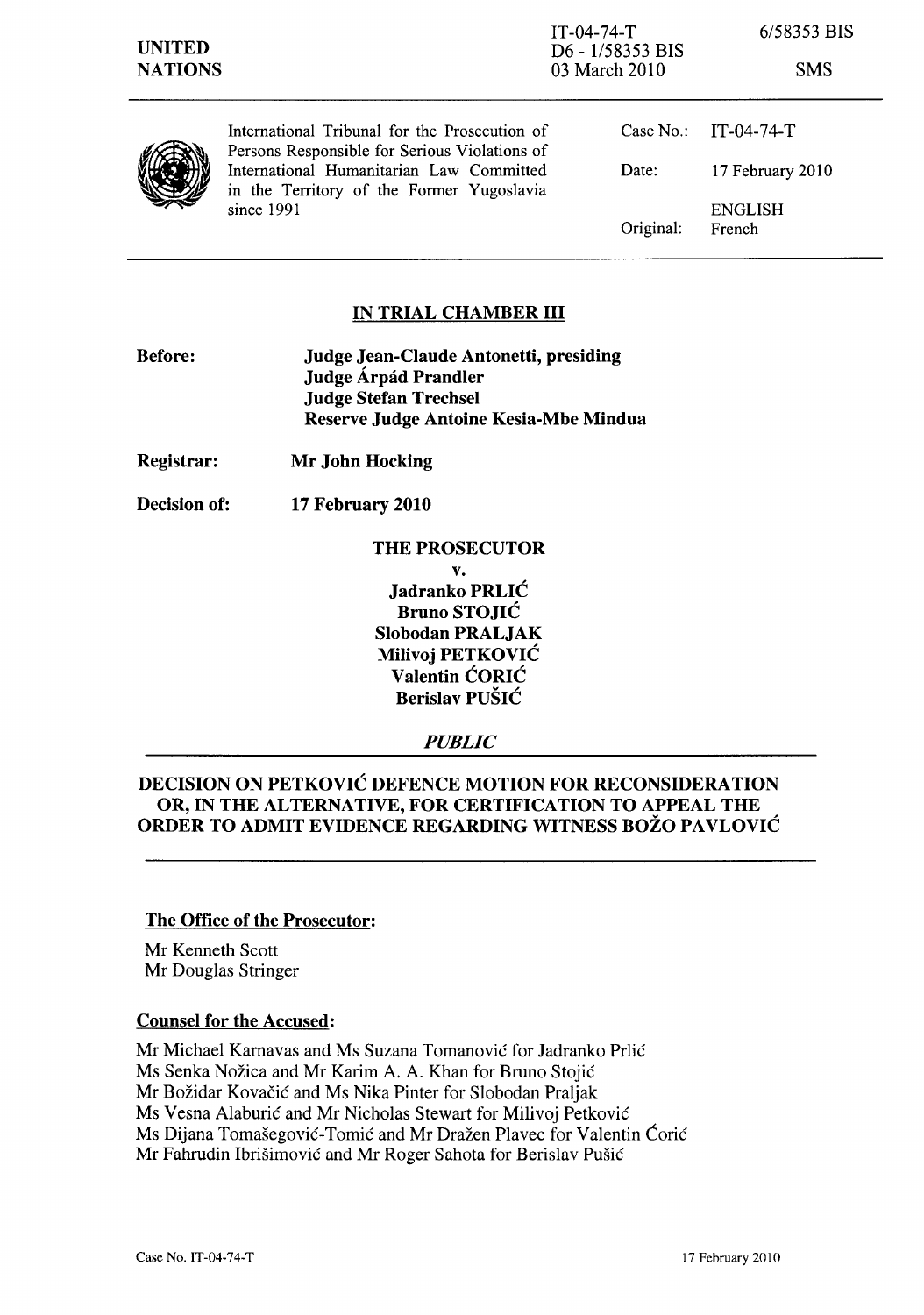**TRIAL CHAMBER III** ("Chamber") of the International Tribunal for the Prosecution of Persons Responsible for Serious Violations of International Humanitarian Law Committed in the Territory of the Former Yugoslavia since 1991 ("Tribunal"),

**SEIZED** of the "Motion of Milivoj Petković for Reconsideration of Trial Chamber January 2010 'Ordonnance Portant sur l' Admission d'Elements de Preuve Relatifs au Temoin Božo Pavlović' so as to Amit into Evidence Exhibit P 05264 Tendered by the Petković Defence, Alternatively for Certification under Rule 73 (B) for Appeal against the Non-Admission of that Exhibit", filed publicly by Counsel for the Accused Milivoj Petković ("Petković Defence") on 24 January 2010 ("Motion"),

**NOTING** the "Order to Admit Evidence Regarding Witness Božo Pavlović", issued publicly on 19 January 2010 ("Order of 19 January 2010"), in which the Chamber denied the Petković Defence request for admission of Exhibit P 05264 as it did not appear on their 65 *ter* List.<sup>1</sup>

**NOTING** the "Decision Regarding Requests Filed by the Parties for Reconsideration of Decisions by the Chamber", rendered publicly on 26 March 2009, in which the Chamber restricted the requests for reconsideration filed by the parties and recalled that such requests should be the exception, not the rule,

**CONSIDERING** that the Office of the Prosecutor ("Prosecution") and the other Defence teams did not file a response to the Motion,

**CONSIDERING** that the Petković Defence argues in support of the Motion that it did not add Exhibit P 05264 to its 65 *ter* List as it did not intend to use it, and it was only in light of the Prosecution's cross-examination that the need arose to put this exhibit to Witness Božo Pavlović, $^2$ 

**CONSIDERING** first1y that, with regard to the section of the Motion relating to the request for consideration, the Chamber notes that the argument submitted by the

<sup>&</sup>lt;sup>1</sup> List of exhibits filed pursuant to Rule 65 *ter* (G) of the Rules of Procedure and Evidence ("65 *ter* List", "Rules").

 $<sup>2</sup>$  Motion, para. 6.</sup>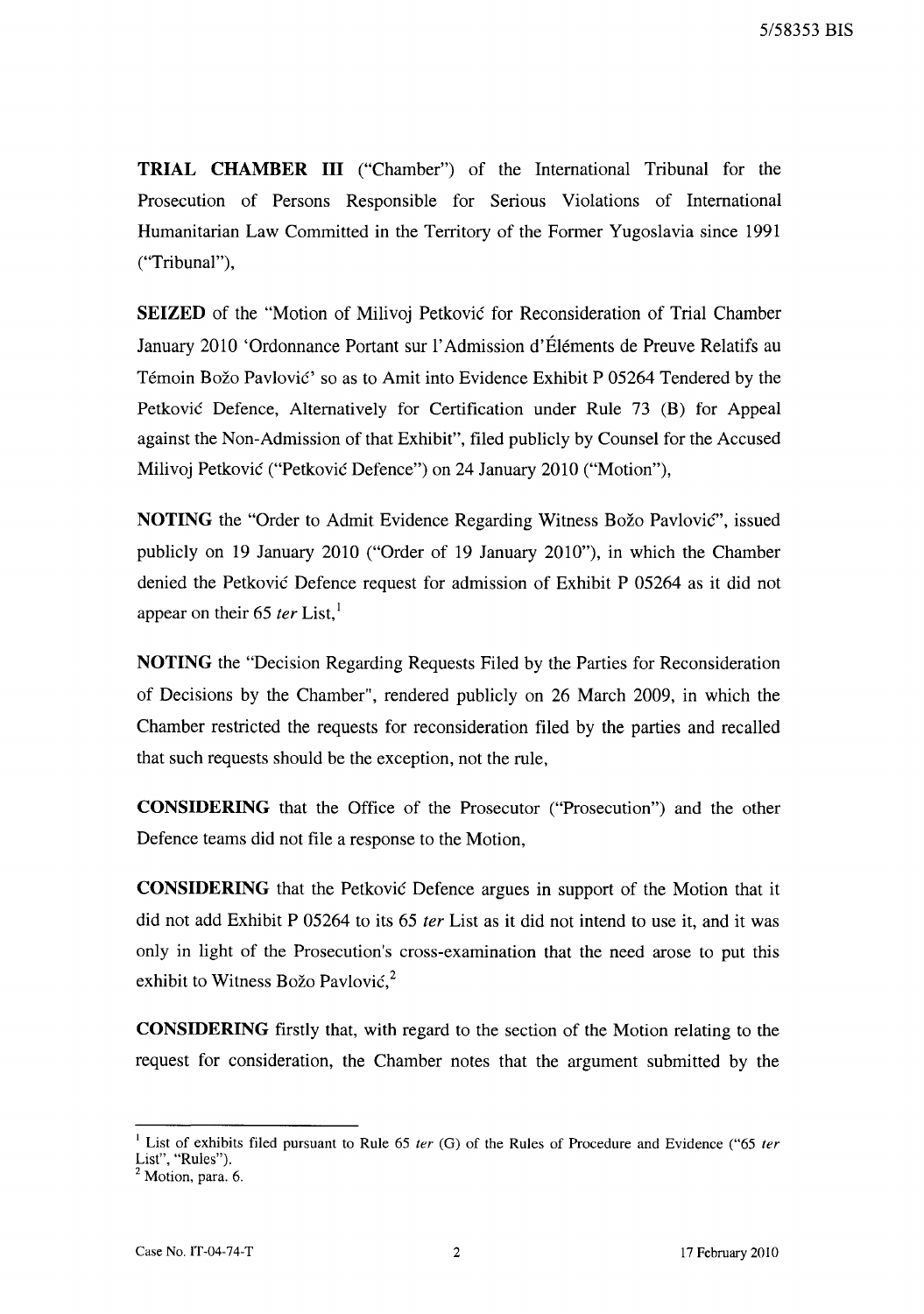4/58353 BIS

Petković Defence was not included in the initial request for admission of exhibits regarding Witness Božo Pavlović,<sup>3</sup>

**CONSIDERING** that in the Chamber's opinion, it is up to the Petković Defence to specify in court, and in any case in its initial request for admission, the circumstances surrounding the presentation of Exhibit P 05264 which is not on its 65 *ter* List,

**CONSIDERING,** consequently, that the Chamber notes that the Petković Defence neither demonstrated exceptional circumstances nor demonstrated that the Chamber committed a discernible error in its reasoning when it denied admission into evidence of Exhibit P 05264, which would then require a reconsideration of the Order of 19 January 2010; that the Chamber decides consequently to deny the Motion with regard to this first section,

**CONSIDERING,** secondly, that with regard to the section of the Motion relating to a request for certification to appeal the Order of 19 January 2010, the Chamber is convinced of the reasonable nature of the said Order and deems that the Petković Defence has not shown that the subject of the Motion constitutes an issue that might noticeably compromise the fair and expeditious conduct of the trial or its outcome, and that an immediate resolution of the issue by the Chamber might materially advance the proceedings,

#### **FOR THE FOREGOING REASONS**

**PURSUANT TO** Rules 54, 73 (B) and 89 of the Rules,

**DENlES** the Motion for reconsideration of the Order of 19 January 2010 filed by the Petković Defence, for the reasons set out in the present Decision, **AND** 

**DENlES** the request for certification to appeal the Order of 19 January 2010 filed by the Petković Defence, for the reasons set out in the present Decision.

Case No. IT-04-74-T 3 17 February 2010

<sup>3</sup> IC 01116.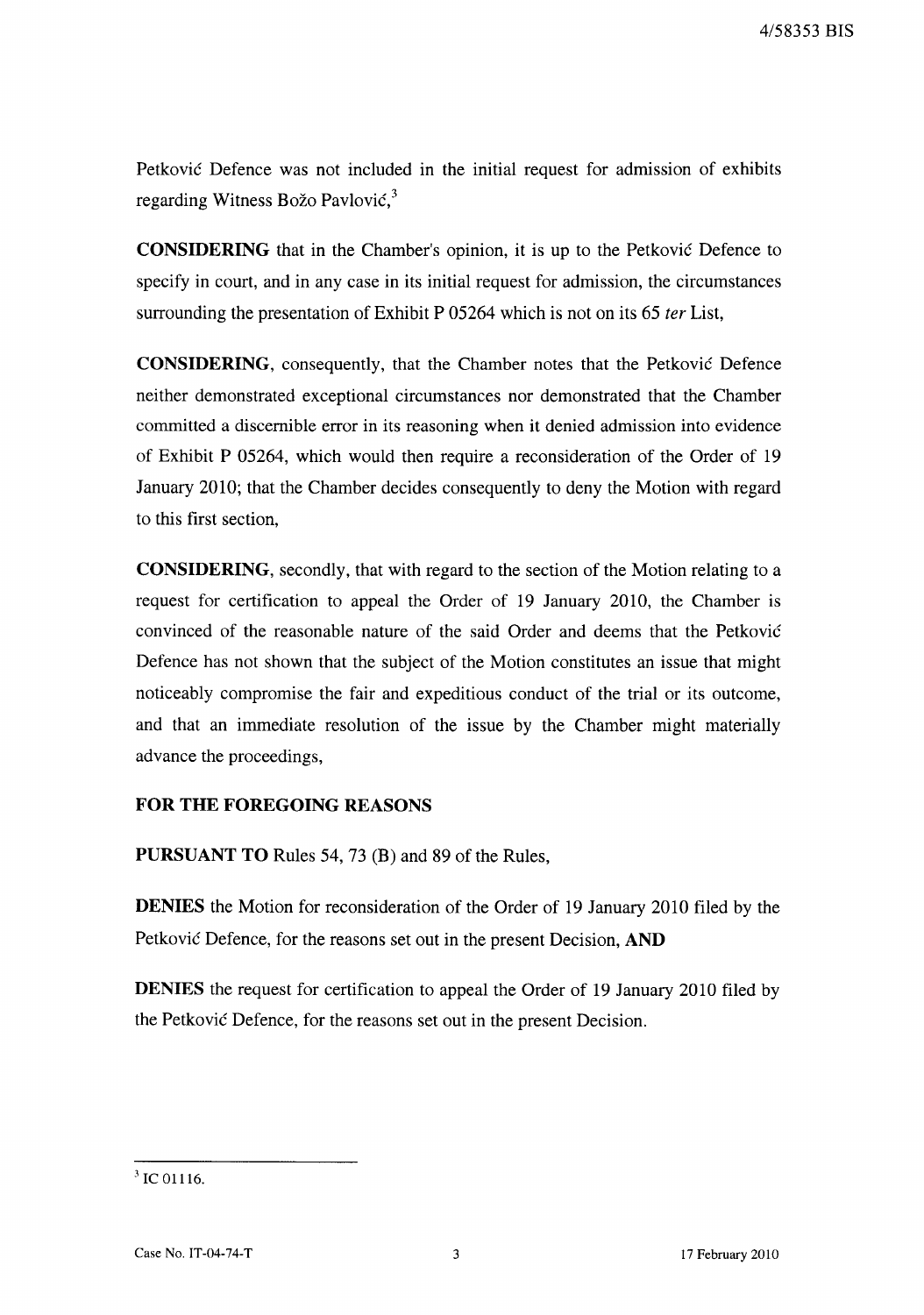Done in English and in French, the French version being authoritative.

# **The Presiding Judge attaches a separate opinion to this Decision.**

 $/signed/$ Jean-Claude Antonetti Presiding Judge

Done this seventeenth day of February 2010 At The Hague The Netherlands

# **[Seal of the Tribunal]**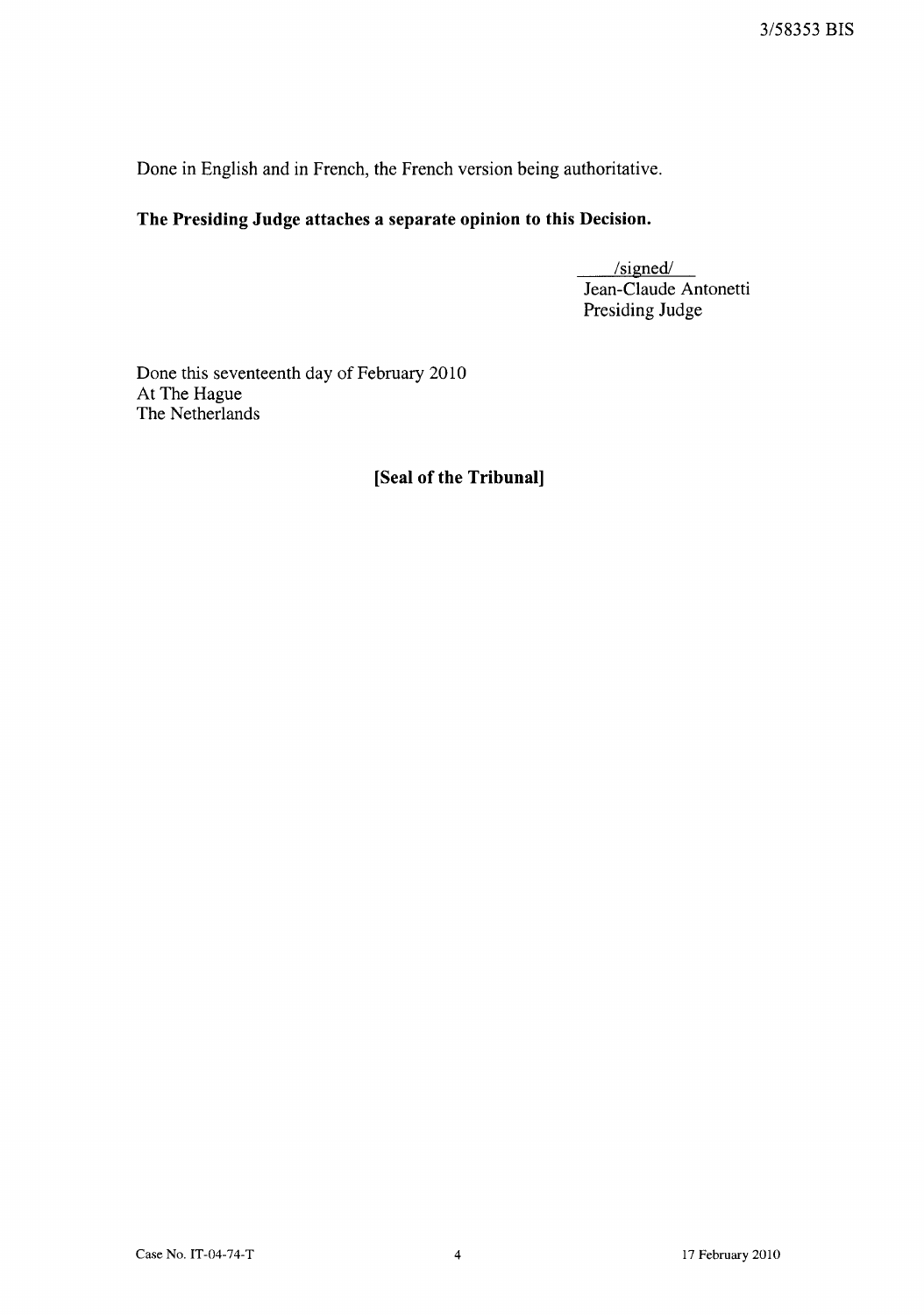### Separate Opinion of Presiding Judge Jean-Claude Antonetti

I fully agree with the point of view expressed in the decision to deny the Petković Defence Motion.

As I have already explained, a decision is taken unanimously or by a majority following a deliberation by the Judges, who have read the pending motion and the observations of the other parties.

As such, the Judge has normally read the document(s) in question.

Therefore, there is no need for reconsideration.

With regard to the certification to appeal, it may only be granted pursuant to the Rules if it concerns an issue that might compromise the fair and expeditious conduct of the proceedings.

How could this document be so interesting that the trial would depend on it?

This document (enclosed in the annex for the reader's benefit) is a public dispatch from the AFP concerning the Dretelj camp.

This dispatch dated 21 September 1993 refers to a statement made by Jadranko Prlić to the HINA agency about the transfer of "detained" persons to Dretelj, Split, Mostar or elsewhere, and about the closing of the camp due to an agreement signed between Franjo Tuđman and Alija Izetbegović.

This news agency dispatch may again, if necessary, be put by the Petković Defence to upcoming witnesses simply by reading the text out loud to any witness without the document having to be admitted.

Because of this technicality, I find that there is no need to certify the appeal as this technicality resolves the potential problem of the Petković Defence.